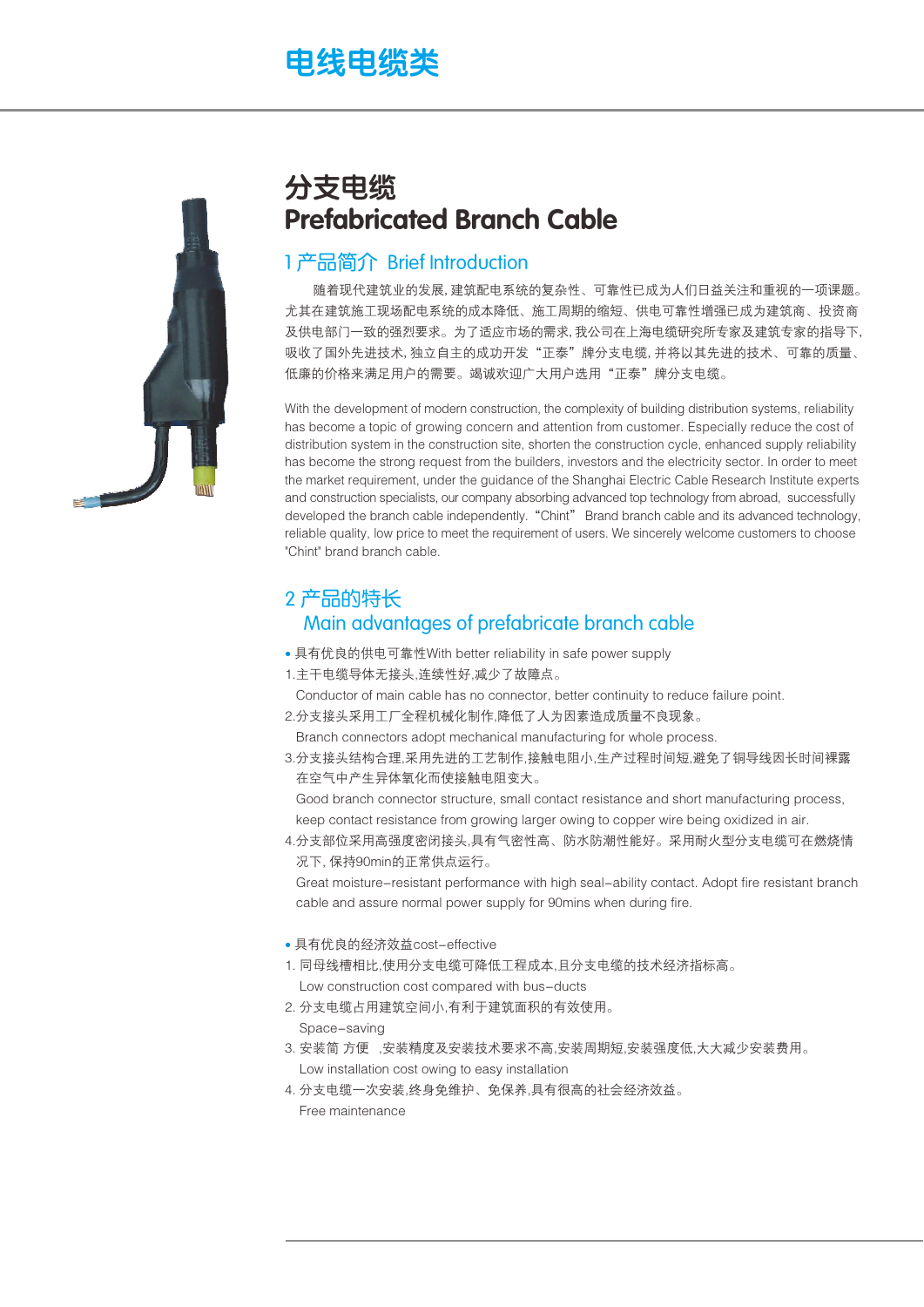### 3 产品的用途 Application

- 1. 中高层建筑、平地、工厂内使用。 Applicable for high buildings, plains and factories.
- 2. 隧道建筑及隧道照明用。
	- Applicable for tunnel construction and lighting
- 3. 可替代使用中、小容量母线槽的各种场合。

Can be alternatively used for small/middle capacity bus-ducts

## 4 标准 Standard

| <b>JCS 376</b> | 分支电缆 branch cable                                                          |
|----------------|----------------------------------------------------------------------------|
| IEC 60502      | 额定电压1kV~30kV挤出型电气绝缘电力电缆                                                    |
|                | Rated voltage 1kV ~ 30kV extrusion-type extruding insulation power cable   |
| JB/T 10636     | 额定电压0.6/1kV铜芯塑料绝缘预制分支电缆                                                    |
|                | Rated voltage 0.6/1kV Cu core rubber insulation prefabricated branch cable |
| IEC 60332      | 电缆在火焰条件下的燃烧试验                                                              |
|                | Cable combustion test under fire condition                                 |
| IEC 60754      | 取自电缆或光缆的材料燃烧时释放气体的试验方法                                                     |
|                | Gas releasing test for cable materials in fire                             |
| GB 12666       | 电线电缆燃烧试验方法                                                                 |
|                | Cable combustion test                                                      |
| IEC 601034     | 电缆在特定条件下燃烧的烟密度试验方法                                                         |
|                | Cable smoke density test when building under specific condition            |

### 5 产品型号和名称 Type and Title

| 型号 Type                 | 名称 Title                                                                                                                              |
|-------------------------|---------------------------------------------------------------------------------------------------------------------------------------|
| <b>FZW</b>              | 铜芯聚氯乙烯绝缘聚氯乙烯护套预制分支电缆<br>Cu core PVC insulated PVC sheathed prefabricated branch cable                                                 |
| <b>FZYJV</b>            | 铜芯交联聚乙烯绝缘聚氯乙烯护套预制分支电缆<br>Cu core XLPE insulated PVC sheathed prefabricated branch cable                                               |
| $Z^a$ -FZW              | 铜芯聚氯乙烯绝缘聚氯乙烯护套阻燃预制分支电缆<br>Cu core PVC insulated PVC sheathed flame-resistant prefabricated branch cable                               |
| $Z^a$ -FZYJV            | 铜芯交联聚乙烯绝缘聚氯乙烯护套阻燃预制分支电缆<br>Cu core XLPE insulated PVC sheathed flame-resistant prefabricated branch cable                             |
| WDZ <sup>a</sup> -FZYJY | 铜芯交联聚乙烯绝缘无卤低烟聚烯烃护套阻燃预制分支电缆<br>Cu core XLPE insulated low smoke halogen free PE sheathed flame-resistant<br>prefabricated branch cable |
| $N^b$ -FZYJV            | 铜芯交联聚乙烯绝缘聚氯乙烯护套耐火预制分支电缆<br>Cu core XLPE insulated PVC sheathed fire-resistant prefabricated branch cable                              |
|                         | ※ 各注• a 满是IFC 60332中A类、B类、C类要求的 代号分别为· ZA、ZB和ZC· 满是IFC 60332-3中D类要求                                                                   |

代号为ZD。

b 满足GB/T 19216.21中的A类和B类要求的,代号分别为:NA和NB

\* Note: (1) Products with "a" mark meet A class, B class and C class requirements of IEC 60332, the code of which are ZA, ZB and ZC respectively; ZD refers to products which meet D class of IEC 60332-3. (2) Products with "b" mark b meet A class and B class of GB/T 19216.21, the code are: NA and NB respectively.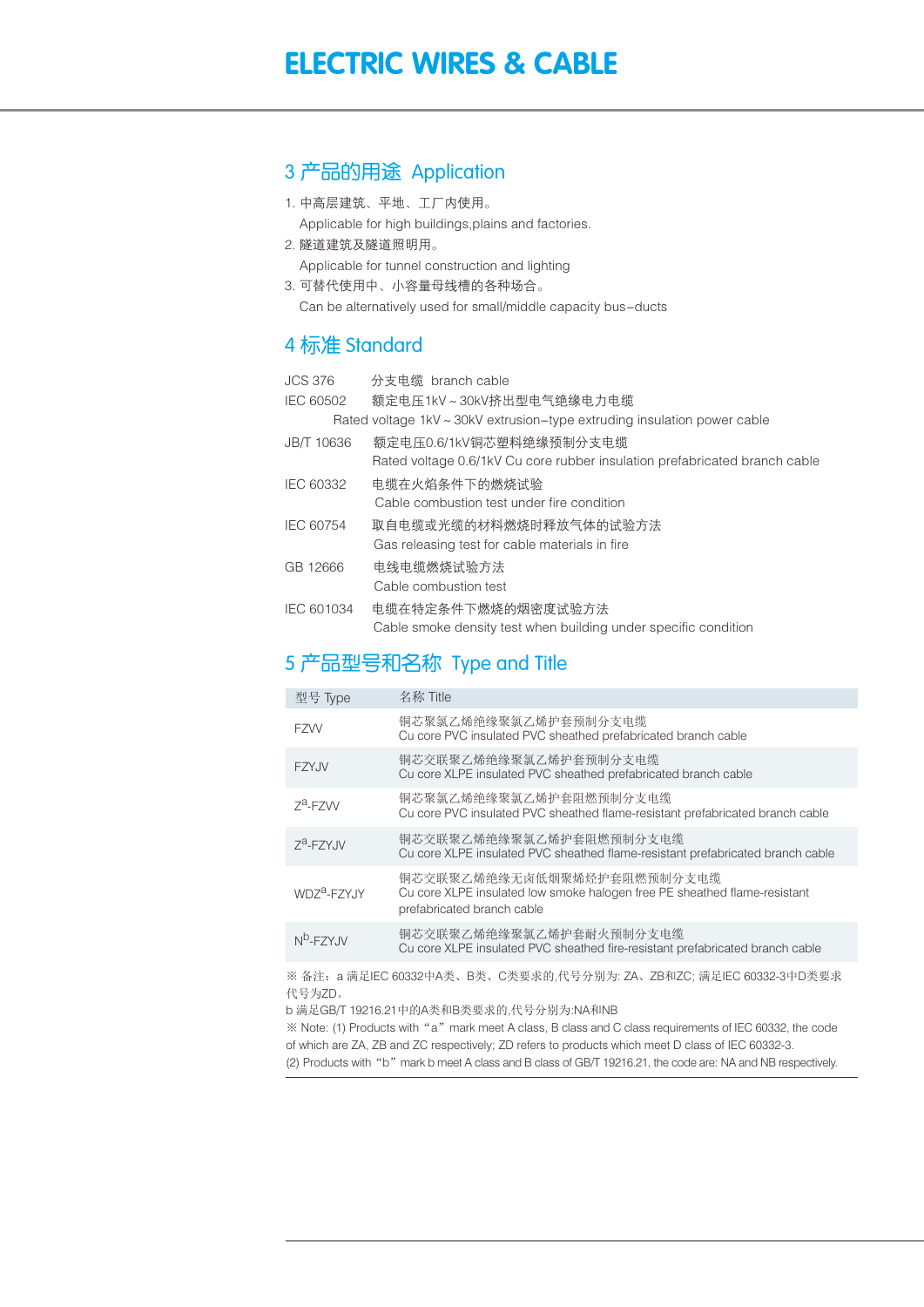型号说明 Type and Interpretation



| 系列代号 Series No.                    |    |
|------------------------------------|----|
| 预制分支电缆 Prefabricated branch cable  | F7 |
| 按材料特性分 Sorted by material property |    |
| 铜导体 Cu conductor<br>省略 Omitted     |    |
| 聚氯乙烯 PVC                           | V  |
| 交联聚乙烯 XLPE                         | YJ |
| 聚乙烯(聚烯烃) PE                        | Υ  |
| 燃烧特性代号 Combustion property code    |    |
| 阻燃 Flame-resistant                 | 7  |
| 耐火 Fire-resistant                  | N  |
| 无卤 Halogen free                    | W  |
| 低烟 Low smoke                       | D) |

举例 Example

- 主干线电缆表示为 Main cable:ZC-FZYJV-0.6/1 4 (1 95)+PE (1 50)
- 分支线电缆表示为 Branch cable:ZC-FZYJV-0.6/1 4 (1 25)+PE (1 16)
- 或表示为 Or together like: ZC-FZYJV-0.6/1 4 (1 95)+PE (1 50)/ 4 (1 25)+PE (1 16)

### 6 分支结构示意图及附件和安装 Branch Structure Diagram and Accessory

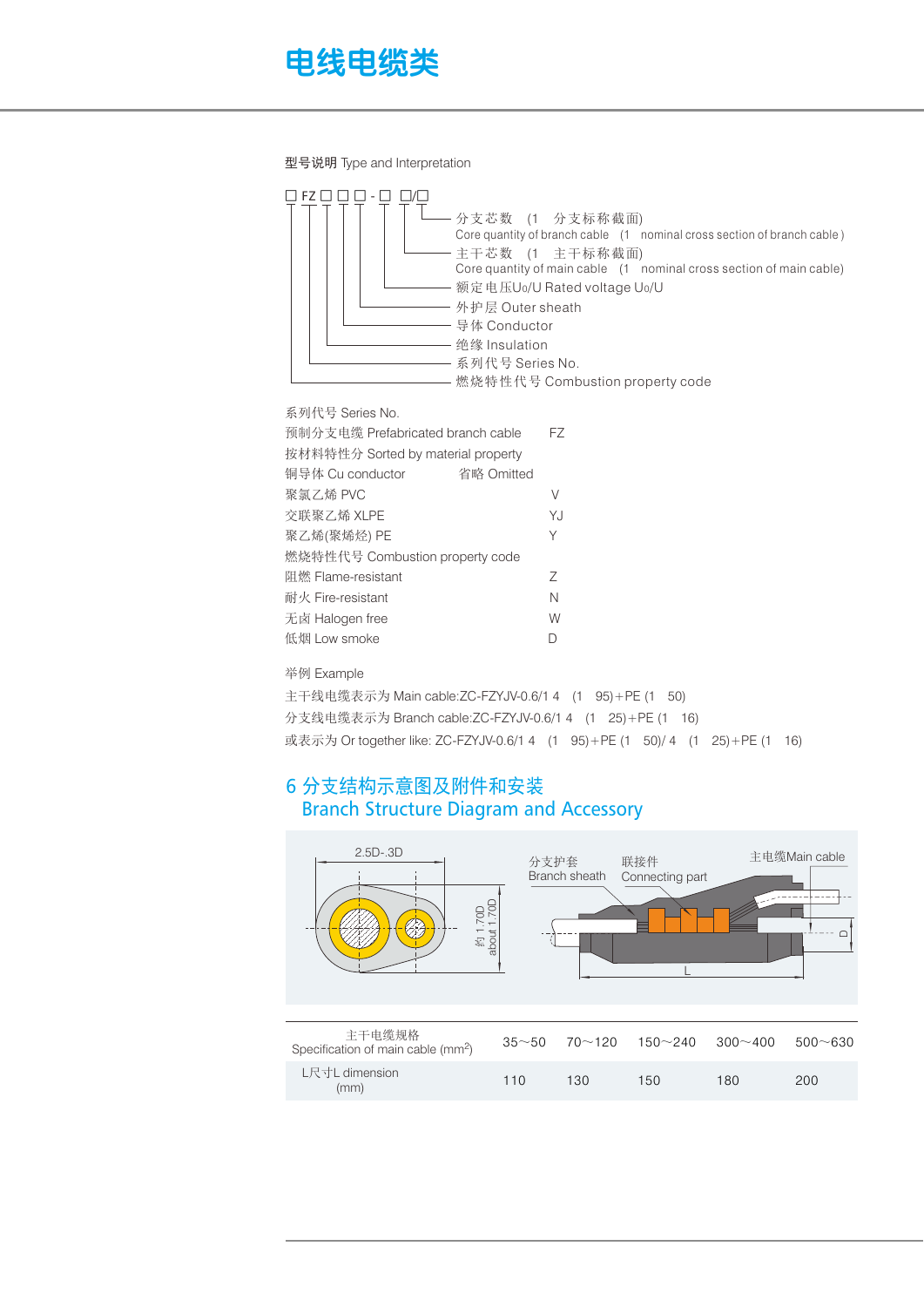

#### 安装 Installation

#### 1 对土建的要求 Requirements of Civil Engineering

1.1 电气竖井内楼板的开孔尺寸(mm):

Dimension of interior floor holes of electrical vertical bay (mm)

A. 楼板预留孔长度(mm) Length of floor holes(mm)

- B. 楼板预留孔宽度(mm) Width of floor holes(mm)
- 
- C. 楼板预留孔离墙距离(mm) Distance of floor holes from wall (mm)
- A=主干电缆根数 主干电缆外径 3

 $A=$  the number of main cable  $OD$  of main cable  $3$ 

B=主干电缆截面240mm2及以下, 单回路取200, 双回路取300;

B=cross section of main cable less than 240mm<sup>2</sup>, single-loop 200, and two-loop 300;

A

C

B

主干电缆截面300mm2及以上, 单回路取300, 双回路取500;

Cross section of main cable more than 300mm<sup>2</sup>, single-loop 300, and two-loop 500;  $C = 50$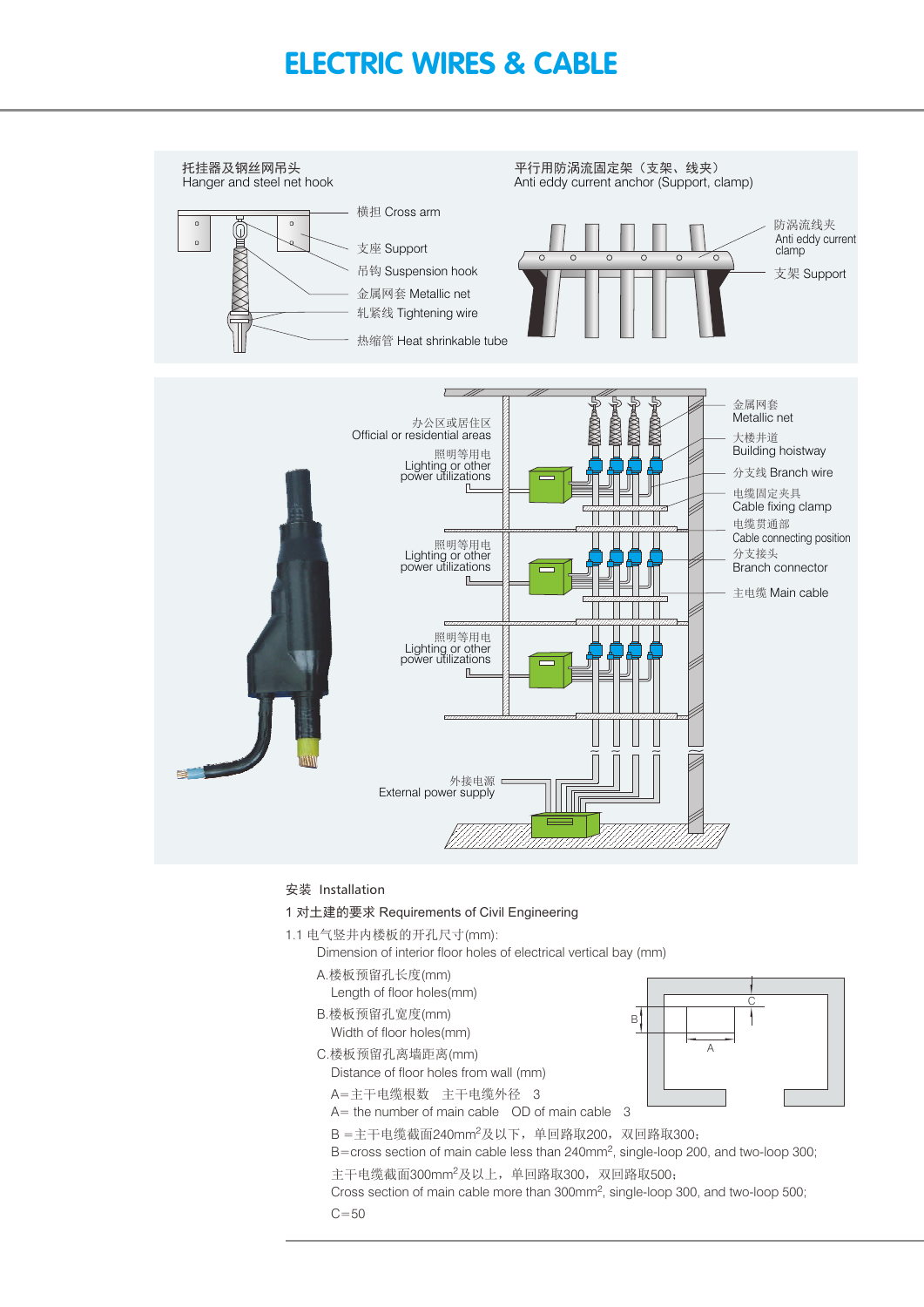1.2 电缆的弯曲半径 Bend radius of cable:

单芯电缆R=20D Single-core R=20D

### 2 Installation Guideline -

- 将电缆盘放在放线架上(一般电缆盘放在楼下,将电缆拉上去)。 Put the cable tray on the supply frame.
- 提升用的绳索通过卷绕机下与电缆相连。 Hosting rope connected with the cable by winding machine.
- 开动卷绕机将电缆提升上去(分支规格较小时,也可以用人力)。 Start the winding machine to pull up the cable.
- 提升用的电缆网套或吊头到达楼层顶部时,将网套或吊头挂在准备好的吊钩上。 Hang the metal braid on hook when metal braid reach top floor.
- 对中间部位讲行固定。 Fix the middle part.
- 将分支头与电流表或断流箱相接。 Connect branch head and Ammeter.
- 将主干电缆与配电箱相接。 Connect main cable and distribution box.

※注: 敷设也可由楼层顶部向下放线。

※ Note: Installation can be unwinded on the top floor.

### 3 Notice of Construction

- •事先确认好分支电缆规格与现场需要的规格相符合。 In advance to confirm the specification of branch cable meet the specification which site needs.
- 在安装时要确认分支部位是否能安全通过预留孔。 Confirm whether branch part can pass reserved hole safely.
- 在安装时要注意避免分支被卡住或受划伤。 Avoid the branch cable stuck.
- 使用的提升绳索要能承受电缆重量的4倍,在作业的整个过程不要对分支施加张力。 The elevating rope should bear the 4 times the weight of cable. Do not exert tension on the branch cable.
- 电缆提升完毕后,应立即采用适当的方法对电缆加以固定。 After cable elevation, fix the cable immediately.
- 单芯电缆禁止用铁质夹具,以防涡流损耗。 In order to Prevent eddy current loss, do not use iron fixture to grip single core cable.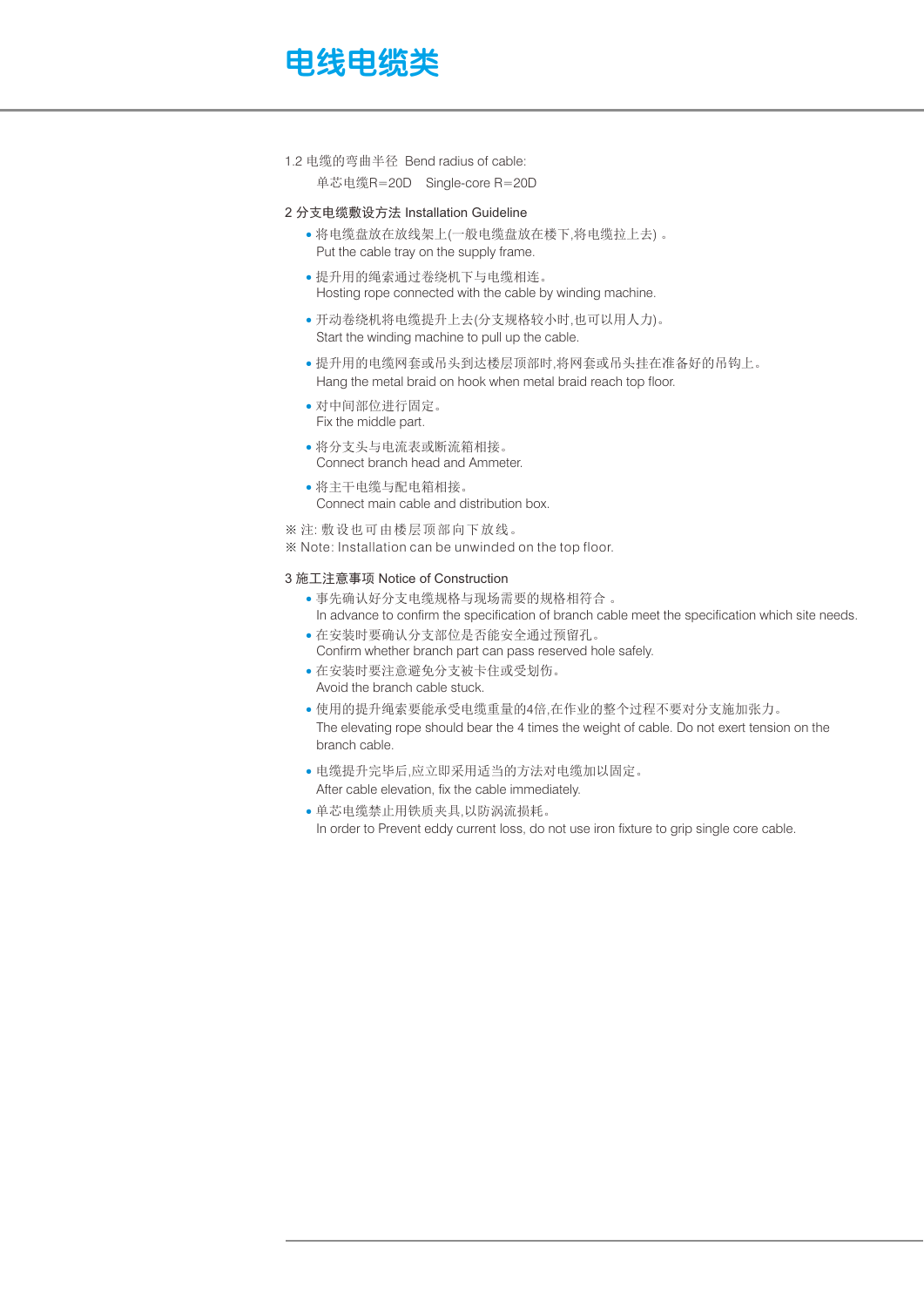#### 4 主要技术参数 Main Technical Parameter

表1: 结构参数 Table1: Structural Parameter

|                                                   |                   | 主干电缆 Main cable               |               |       | 分支电缆 Branch cable                                 |            |                               |               |       |  |
|---------------------------------------------------|-------------------|-------------------------------|---------------|-------|---------------------------------------------------|------------|-------------------------------|---------------|-------|--|
| 标称<br>截面积<br>Normal<br>cross<br>sectional<br>area |                   | 近似外径 mm<br>Approximate OD(mm) |               |       | 标称<br>截面积<br>Normal<br>cross<br>sectional<br>area |            | 近似外径 mm<br>Approximate OD(mm) |               |       |  |
| mm <sup>2</sup>                                   | <b>VV</b><br>ZC-W | N-VV                          | YJV<br>ZC-YJV | N-YJV | mm <sup>2</sup>                                   | W<br>ZC-VV | N-VV                          | YJV<br>ZC-YJV | N-YJV |  |
|                                                   |                   |                               |               |       | 10                                                | 8.9        | 10.0                          | 8.3           | 9.4   |  |
| 35                                                | 13.0              | 14.1                          | 12.4          | 13.5  | 16                                                | 9.9        | 11.0                          | 9.3           | 10.4  |  |
|                                                   |                   |                               |               |       | 25                                                | 11.8       | 12.9                          | 11.2          | 12.3  |  |
|                                                   |                   |                               |               |       | 10                                                | 8.9        | 10.0                          | 8.3           | 9.4   |  |
| 50                                                | 14.9              | 16.0                          | 14.1          | 15.2  | 16                                                | 9.9        | 11.0                          | 9.3           | 10.4  |  |
|                                                   |                   |                               |               |       | 25                                                | 11.8       | 12.9                          | 11.2          | 12.3  |  |
|                                                   |                   |                               |               |       | 35                                                | 13.0       | 14.1                          | 12.4          | 13.5  |  |
|                                                   |                   |                               |               |       | 10                                                | 8.9        | 10.0                          | 8.3           | 9.4   |  |
| 70                                                | 16.7              | 17.8                          | 16.1          | 17.2  | 16                                                | 9.9        | 11.0                          | 9.3           | 10.4  |  |
|                                                   |                   |                               |               |       | 25                                                | 11.8       | 12.9                          | 11.2          | 12.3  |  |
|                                                   |                   |                               |               |       | 35                                                | 13.0       | 14.1                          | 12.4          | 13.5  |  |
|                                                   |                   |                               |               |       | 16                                                | 9.9        | 11.0                          | 9.3           | 10.4  |  |
| 95                                                | 19.2              | 20.3                          | 18.2          | 19.3  | 25                                                | 11.8       | 12.9                          | 11.2          | 12.3  |  |
|                                                   |                   |                               |               |       | 35                                                | 13.0       | 14.1                          | 12.4          | 13.5  |  |
|                                                   |                   |                               |               |       | 50                                                | 14.9       | 16.0                          | 14.2          | 15.3  |  |
|                                                   | 20.8              | 21.9                          |               |       | 16                                                | 9.9        | 11.0                          | 9.3           | 10.4  |  |
|                                                   |                   |                               |               |       | 25                                                | 11.8       | 12.9                          | 11.2          | 12.3  |  |
| 120                                               |                   |                               | 20.0          | 21.1  | 35                                                | 13.0       | 14.1                          | 12.4          | 13.5  |  |
|                                                   |                   |                               |               |       | 50                                                | 14.9       | 16.0                          | 14.2          | 15.3  |  |
|                                                   |                   |                               |               |       | 70                                                | 16.7       | 17.8                          | 16.1          | 17.2  |  |
|                                                   |                   |                               |               |       | 16                                                | 9.9        | 11.0                          | 9.3           | 10.4  |  |
|                                                   |                   |                               |               |       | 25                                                | 11.8       | 12.9                          | 11.2          | 12.3  |  |
| 150                                               | 22.8              | 23.9                          | 22.0          | 23.1  | 35                                                | 13.0       | 14.1                          | 12.4          | 13.5  |  |
|                                                   |                   |                               |               |       | 50                                                | 14.9       | 16.0                          | 14.2          | 15.3  |  |
|                                                   |                   |                               |               |       | 70                                                | 16.7       | 17.8                          | 16.1          | 17.2  |  |
|                                                   |                   |                               |               |       | 16                                                | 9.9        | 11.0                          | 9.3           | 10.4  |  |
|                                                   |                   |                               |               |       | 25                                                | 11.8       | 12.9                          | 11.2          | 12.3  |  |
| 185                                               | 25.0              | 26.1                          | 24.2          | 25.3  | 35                                                | 13.0       | 14.1                          | 12.4          | 13.5  |  |
|                                                   |                   |                               |               |       | 50                                                | 14.9       | 16.0                          | 14.2          | 15.3  |  |
|                                                   |                   |                               |               |       | 70                                                | 16.7       | 17.8                          | 16.1          | 17.2  |  |
|                                                   |                   |                               |               |       | 95                                                | 19.2       | 20.3                          | 18.2          | 19.3  |  |
|                                                   |                   |                               |               |       | 16                                                | 9.9        | 11.0                          | 9.3           | 10.4  |  |
|                                                   |                   |                               |               |       | 25                                                | 11.8       | 12.9                          | 11.2          | 12.3  |  |
|                                                   |                   |                               |               |       | 35                                                | 13.0       | 14.1                          | 12.4          | 13.5  |  |
| 240                                               | 28.1              | 29.2                          | 27.1          | 28.2  | 50                                                | 14.9       | 16.0                          | 14.2          | 15.3  |  |
|                                                   |                   |                               |               |       | 70                                                | 16.7       | 17.8                          | 16.1          | 17.2  |  |
|                                                   |                   |                               |               |       | 95                                                | 19.2       | 20.3                          | 18.2          | 19.3  |  |
|                                                   |                   |                               |               |       | 120                                               | 20.8       | 21.9                          | 20.0          | 21.1  |  |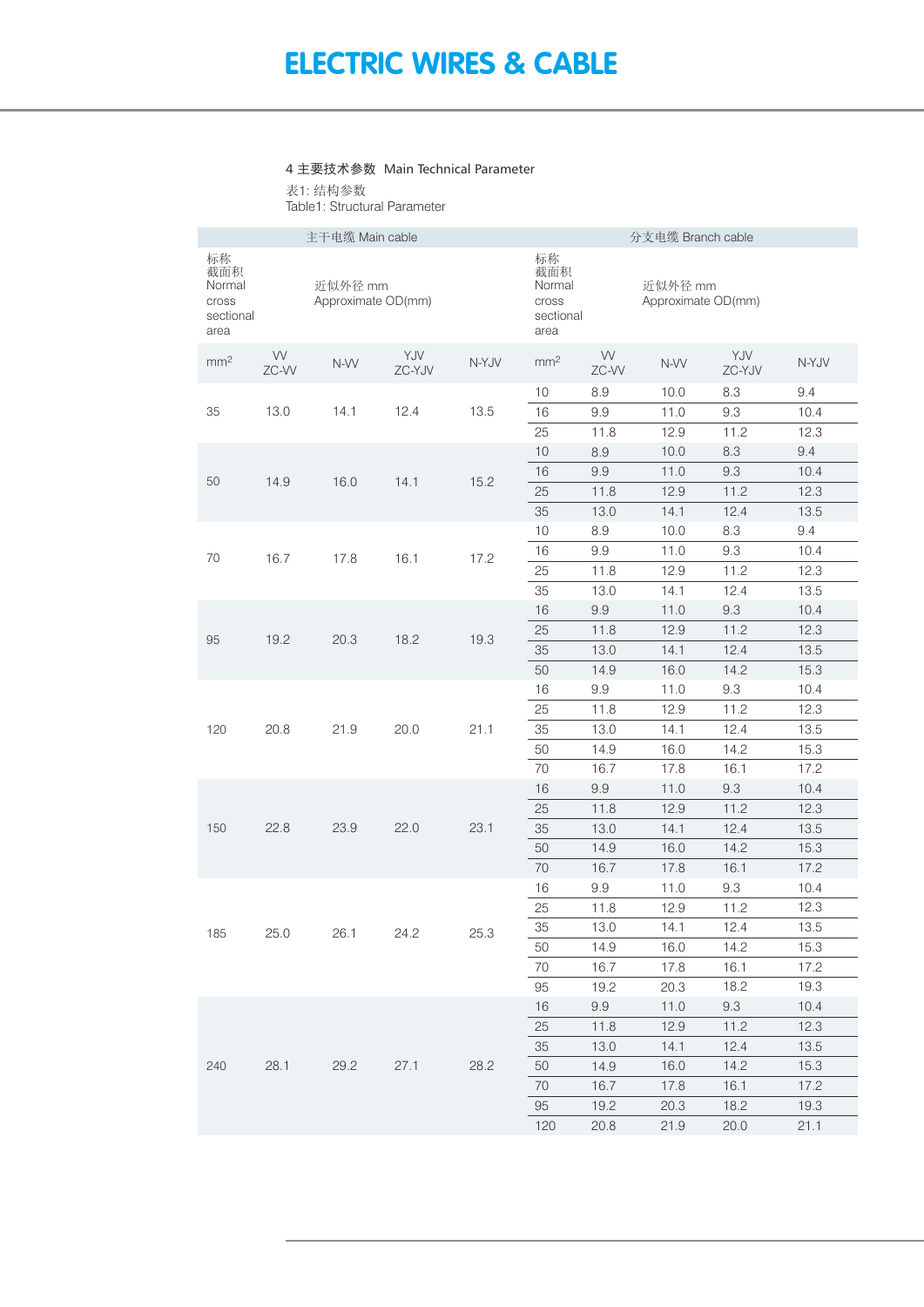| 主干电缆 Main cable                                   |                               |      |               |       |                                                   | 分支电缆 Branch cable             |        |               |       |  |  |
|---------------------------------------------------|-------------------------------|------|---------------|-------|---------------------------------------------------|-------------------------------|--------|---------------|-------|--|--|
| 标称<br>截面积<br>Normal<br>cross<br>sectional<br>area | 近似外径 mm<br>Approximate OD(mm) |      |               |       | 标称<br>截面积<br>Normal<br>cross<br>sectional<br>area | 近似外径 mm<br>Approximate OD(mm) |        |               |       |  |  |
| mm <sup>2</sup>                                   | <b>W</b><br>ZC-W              | N-W  | YJV<br>ZC-YJV | N-YJV | mm <sup>2</sup>                                   | <b>W</b><br>ZC-VV             | $N-VV$ | YJV<br>ZC-YJV | N-YJV |  |  |
|                                                   |                               |      |               |       | 16                                                | 9.9                           | 11.0   | 9.3           | 10.4  |  |  |
|                                                   |                               |      |               |       | 25                                                | 11.8                          | 12.9   | 11.2          | 12.3  |  |  |
|                                                   |                               |      |               |       | 35                                                | 13.0                          | 14.1   | 12.4          | 13.5  |  |  |
| 300                                               | 30.9                          | 32.0 | 29.7          | 30.8  | 50                                                | 14.9                          | 16.0   | 14.2          | 15.3  |  |  |
|                                                   |                               |      |               |       | 70                                                | 16.7                          | 17.8   | 16.1          | 17.2  |  |  |
|                                                   |                               |      |               |       | 95                                                | 19.2                          | 20.3   | 18.2          | 19.3  |  |  |
|                                                   |                               |      |               |       | 120                                               | 20.8                          | 21.9   | 20.0          | 21.1  |  |  |
|                                                   |                               |      |               |       | 150                                               | 22.8                          | 23.9   | 22.0          | 23.1  |  |  |
|                                                   | 34.3<br>35.4                  |      |               |       | 25                                                | 11.8                          | 12.9   | 11.2          | 12.3  |  |  |
|                                                   |                               |      |               |       | 35                                                | 13.0                          | 14.1   | 12.4          | 13.5  |  |  |
|                                                   |                               |      |               |       | 50                                                | 14.9                          | 16.0   | 14.2          | 15.3  |  |  |
| 400                                               |                               |      | 33.1          | 34.2  | 70                                                | 16.7                          | 17.8   | 16.1          | 17.2  |  |  |
|                                                   |                               |      |               |       | 95                                                | 19.2                          | 20.3   | 18.2          | 19.3  |  |  |
|                                                   |                               |      |               |       | 120                                               | 20.8                          | 21.9   | 20.0          | 21.1  |  |  |
|                                                   |                               |      |               |       | 150                                               | 22.8                          | 23.9   | 22.0          | 23.1  |  |  |
|                                                   |                               |      |               |       | 25                                                | 11.8                          | 12.9   | 11.2          | 12.3  |  |  |
|                                                   |                               |      |               |       | 35                                                | 13.0                          | 14.1   | 12.4          | 13.5  |  |  |
|                                                   |                               |      |               |       | 50                                                | 14.9                          | 16.0   | 14.2          | 15.3  |  |  |
| 500                                               | 38.0                          | 39.1 | 36.8          | 37.9  | 70                                                | 16.7                          | 17.8   | 16.1          | 17.2  |  |  |
|                                                   |                               |      |               |       | 95                                                | 19.2                          | 20.3   | 18.2          | 19.3  |  |  |
|                                                   |                               |      |               |       | 120                                               | 20.8                          | 21.9   | 20.0          | 21.1  |  |  |
|                                                   |                               |      |               |       | 150                                               | 22.8                          | 23.9   | 22.0          | 23.1  |  |  |
|                                                   |                               |      |               |       | 35                                                | 13.0                          | 14.1   | 12.4          | 13.5  |  |  |
|                                                   |                               |      |               |       | 50                                                | 14.9                          | 16.0   | 14.2          | 15.3  |  |  |
|                                                   |                               |      |               |       | 70                                                | 16.7                          | 17.8   | 16.1          | 17.2  |  |  |
| 630                                               | 41.9                          | 43.0 | 41.1          | 42.2  | 95                                                | 19.2                          | 20.3   | 18.2          | 19.3  |  |  |
|                                                   |                               |      |               |       | 120                                               | 20.8                          | 21.9   | 20.0          | 21.1  |  |  |
|                                                   |                               |      |               |       | 150                                               | 22.8                          | 23.9   | 22.0          | 23.1  |  |  |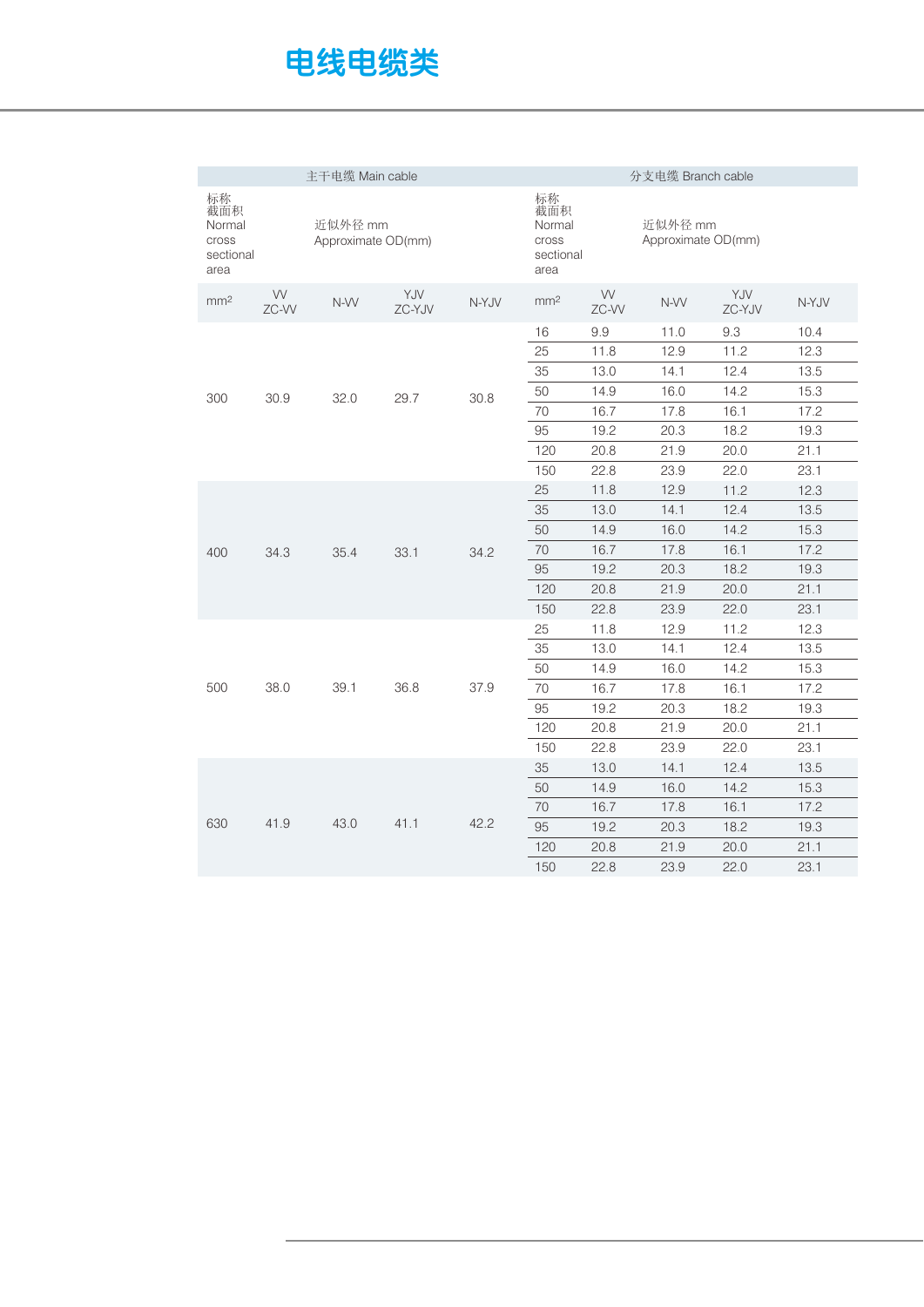表 2: 结构参数及电性能 Table 2: Structural Parameters and Electrical Property

| 标称<br>截面积<br>Normal<br>cross | 导体<br>直径<br>Conduct<br>Diameter | 绝缘标称<br>厚度<br>Insulation<br>thickness |             | 护套标<br>称厚度<br>Sheath<br>thickness | 电缆近似重量<br>Cable approximate weight | 导体最大<br>直流电阻<br>Max.D.C |               |        |                          |
|------------------------------|---------------------------------|---------------------------------------|-------------|-----------------------------------|------------------------------------|-------------------------|---------------|--------|--------------------------|
| sectional<br>area            |                                 | <b>PVC</b>                            | <b>XLPE</b> |                                   | W<br>ZC-W                          | N-VV                    | YJV<br>ZC-YJV | N-YJV  | $(20^{\circ}\mathrm{C})$ |
| mm <sup>2</sup>              | mm                              | mm                                    | mm          | mm                                | Kg/km                              |                         | Kg/km         |        | $\Omega$ /km             |
| 10                           | 4.0                             | 1.0                                   | 0.7         | 1.4                               | 170.4                              | 191.6                   | 152.1         | 170.5  | 1.83                     |
| 16                           | 5.1                             | 1.0                                   | 0.7         | 1.4                               | 235.6                              | 258.5                   | 214.6         | 234.7  | 1.15                     |
| 25                           | 6.3                             | 1.2                                   | 0.9         | 1.5                               | 352.6                              | 379.4                   | 325.0         | 348.6  | 0.727                    |
| 35                           | 7.1                             | 1.2                                   | 0.9         | 1.5                               | 454.9                              | 483.6                   | 424.0         | 449.6  | 0.524                    |
| 50                           | 8.3                             | 1.4                                   | 1.0         | 1.6                               | 606.4                              | 639.0                   | 561.7         | 590.5  | 0.387                    |
| 70                           | 10.0                            | 1.4                                   | 1.1         | 1.6                               | 821.1                              | 856.7                   | 776.6         | 808.7  | 0.268                    |
| 95                           | 11.6                            | 1.6                                   | 1.1         | 1.7                               | 1114.6                             | 1155.1                  | 1044.0        | 1079.8 | 0.193                    |
| 120                          | 13.2                            | 1.6                                   | 1.2         | 1.7                               | 1363.6                             | 1406.8                  | 1294.3        | 1333.1 | 0.153                    |
| 150                          | 14.5                            | 1.8                                   | 1.4         | 1.7                               | 1655.9                             | 1702.7                  | 1574.5        | 1616.7 | 0.124                    |
| 185                          | 16.2                            | 2.0                                   | 1.6         | 1.7                               | 2047.7                             | 2098.7                  | 1951.6        | 1997.7 | 0.0991                   |
| 240                          | 18.4                            | 2.2                                   | 1.7         | 1.7                               | 2640.5                             | 2696.9                  | 2514.6        | 2565.4 | 0.0754                   |
| 300                          | 20.6                            | 2.4                                   | 1.8         | 1.7                               | 3268.0                             | 3329.6                  | 3109.5        | 3164.7 | 0.0601                   |
| 400                          | 23.6                            | 2.6                                   | 2.0         | 1.7                               | 4118.4                             | 4186.1                  | 3933.1        | 3994.0 | 0.047                    |
| 500                          | 26.8                            | 2.8                                   | 2.2         | 1.8                               | 5146.3                             | 5220.8                  | 4930.5        | 4998.0 | 0.0366                   |
| 630                          | 30.2                            | 2.8                                   | 2.4         | 1.9                               | 6419.0                             | 6500.1                  | 6211.3        | 6286.1 | 0.0283                   |

### 表3: 载流量

#### Table 3: Carrying Capacity

| 标称<br>截面积<br>Normal<br><b>Cross</b> | PVC绝缘, PVC护套<br>PVC insulation, PVC sheath   |                                           |    | 标称<br>截面积<br>Normal<br><b>Cross</b> | XLPE绝缘,PVC护套<br>XLPE insulation, PVC sheath                 |                   |    |  |
|-------------------------------------|----------------------------------------------|-------------------------------------------|----|-------------------------------------|-------------------------------------------------------------|-------------------|----|--|
| sectional<br>area mm <sup>2</sup>   | 额定电流A(40℃)<br>Rated current $A(40^{\circ}C)$ | 电压降 (V/A.m)<br>10<br>Voltage Drop (V/A.m) | 10 | sectional<br>area $mm2$             | 额定电流 A (40℃)<br>Rated current A (40°C) Voltage Drop (V/A.m) | 电压降 (V/A.m)<br>10 | 10 |  |
| 10                                  | 67                                           | 3.0                                       |    | 10                                  | 94                                                          | 3.0               |    |  |
| 16                                  | 88                                           | 1.3                                       |    | 16                                  | 120                                                         | 1.3               |    |  |
| 25                                  | 111                                          | 0.84                                      |    | 25                                  | 155                                                         | 0.84              |    |  |
| 35                                  | 140                                          | 0.63                                      |    | 35                                  | 185                                                         | 0.63              |    |  |
| 50                                  | 168                                          | 0.49                                      |    | 50                                  | 220                                                         | 0.49              |    |  |
| 70                                  | 214                                          | 0.36                                      |    | 70                                  | 270                                                         | 0.36              |    |  |
| 95                                  | 260                                          | 0.29                                      |    | 95                                  | 320                                                         | 0.29              |    |  |
| 120                                 | 303                                          | 0.24                                      |    | 120                                 | 365                                                         | 0.24              |    |  |
| 150                                 | 349                                          | 0.21                                      |    | 150                                 | 410                                                         | 0.21              |    |  |
| 185                                 | 400                                          | 0.19                                      |    | 185                                 | 465                                                         | 0.19              |    |  |
| 240                                 | 475                                          | 0.16                                      |    | 240                                 | 540                                                         | 0.16              |    |  |
| 300                                 | 545                                          | 0.15                                      |    | 300                                 | 610                                                         | 0.15              |    |  |
| 400                                 | 642                                          | 0.131                                     |    | 400                                 | 695                                                         | 0.131             |    |  |
| 500                                 | 745                                          | 0.120                                     |    | 500                                 | 780                                                         | 0.120             |    |  |
| 630                                 | 856                                          | 0.111                                     |    | 630                                 | 880                                                         | 0.111             |    |  |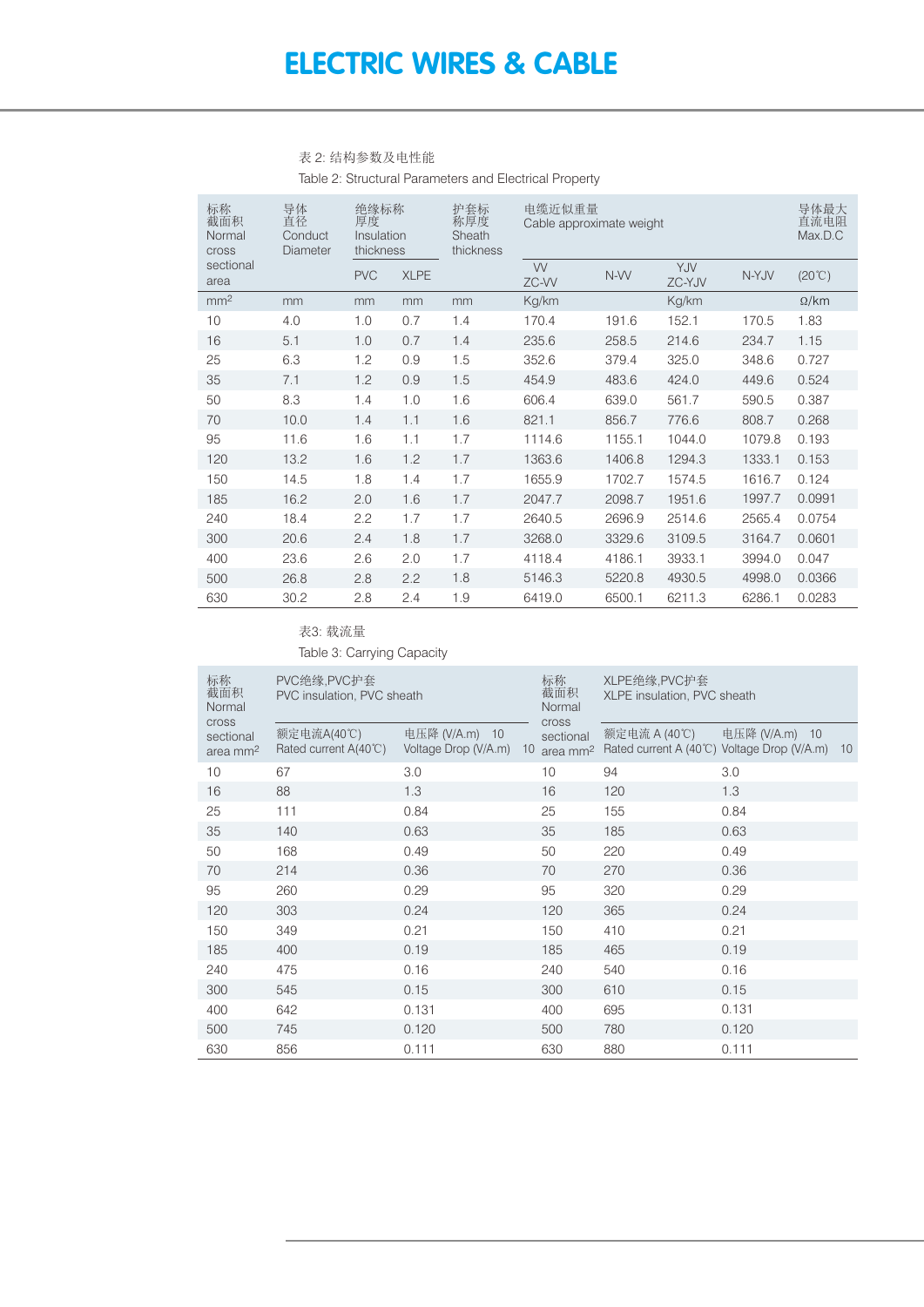### 10 载流量的计算 Calculation of Carrying Capacity

不同环境温度下载流量修正系数

Correction factor of carrying capacity at different environmental temperature

| 环境温度<br>Environmental temperature | $20^{\circ}$ C | $25^{\circ}$ C | 30°C | 35°C | $40^{\circ}$ C | $45^{\circ}$ C |
|-----------------------------------|----------------|----------------|------|------|----------------|----------------|
| 校正系数<br>Correction factor         | 1.29           | 1.22           | 1 15 | .08  |                | 0.91           |



### 11 分支电缆末端压降的计算 Calculation of Voltage Drop of End of Branch Cable

- ① 导体最高允许温度PVC为70℃,
- XLPE为90℃, 环境温度为40℃;
- ② 电缆为单芯平行敷设S=2d;
- ③ 功率因数Cos=0.8;
- 4 末端允许压降=5%;
- 5 Vd代表电压降
- l:工作电流或计算电流(A) L:线路长度m  $Vd=K \mid V(V)$
- V:表内电压降(V/A.m) 10 K:三相四线K=1.732; 单相K=1
- 单相时末端允许电压降为:
- Vd=220V 5%=11V
- 三相时末端允许电压降为: Vd=380V 5%=19V
- ⑥主干电缆允许长度计算公式为:
	- 单相L=11/(I V)
	- 三相L=19/(1.732 l V)
- ① Maximum allowable temperature of conductor: PVC 70℃, XLPE 90℃, environmental temperature 40℃; ② Parallel installation of single core cable: S=2d;
- ③ Power factor: Cos=0.8;
- ④ Allowable voltage drop of extremity =5% ;
- ⑤ Vd: voltage drop
	- $Vd=K \quad I \quad V(V)$
	- I: working current or calculated current L: line length
	- V:voltage drop inside meter(V/A.m) 10
	- K:three-phase four-wire K=1.732; single-phase K=1 Allowable voltage drop of extremity (single-phase) :
- Vd=220V 5%=11V
- Allowable voltage drop of extremity (three-phase): Vd=380V 5%=19V
- ⑥ Formula of allowable length of main cable: Single-phase L=11/(I V)
	- Three-phase  $L=19/(1.732 \quad I \quad V)$